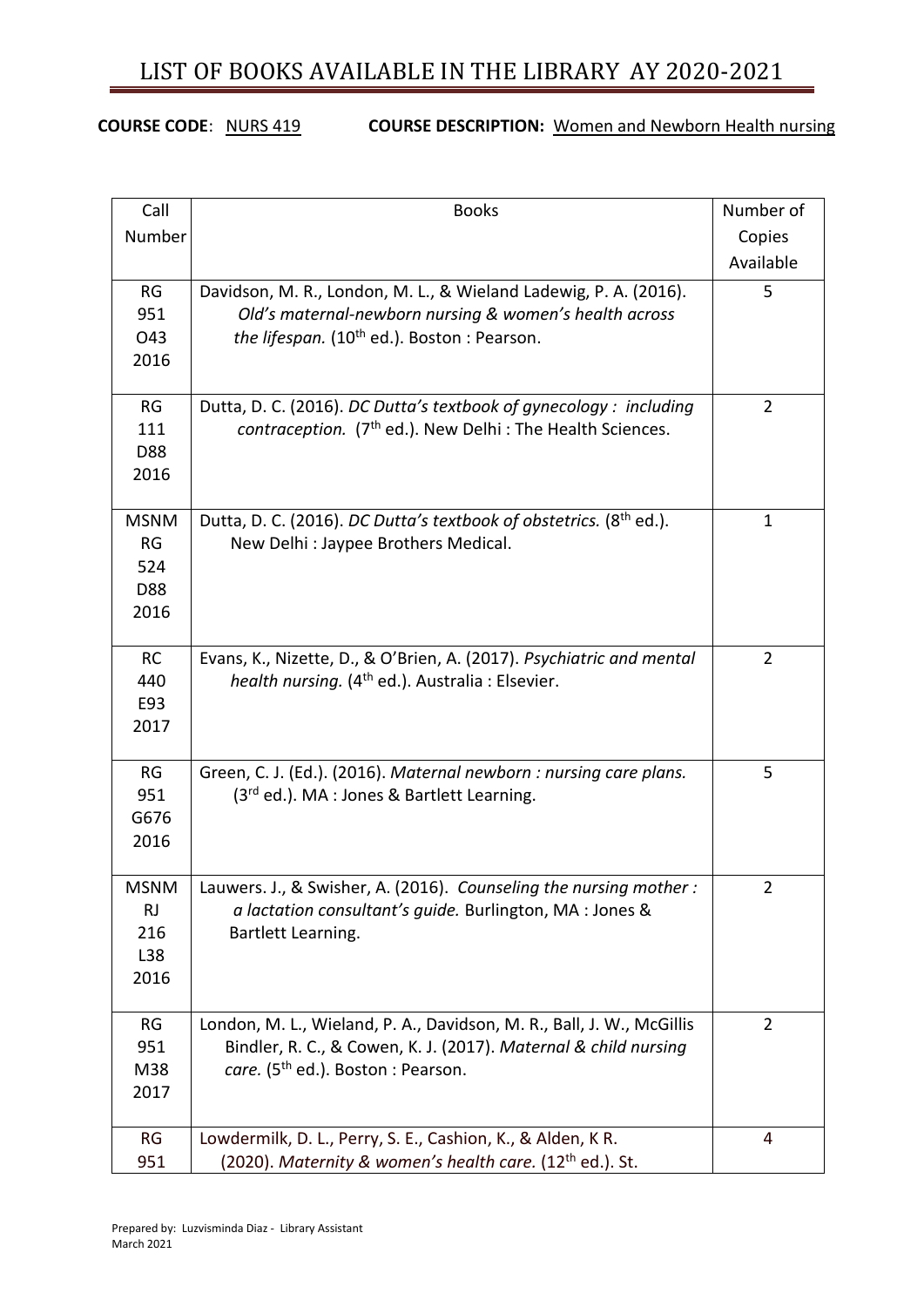| M318<br>2020                            | Louis, MO: Elsevier.                                                                                                                                                                                                                                                 |                |
|-----------------------------------------|----------------------------------------------------------------------------------------------------------------------------------------------------------------------------------------------------------------------------------------------------------------------|----------------|
| RG<br>951<br>M318<br>2016               | Lowdermilk, D. L., Perry, S. E., Cashion, K., & Alden, K. R. (2016).<br>Maternity & women's health care. (11 <sup>th</sup> ed.). St. Louis, MO:<br>Elsevier.                                                                                                         | 3              |
| <b>MSNM</b><br>RG<br>951<br>M38<br>2016 | Mattson, S., & Smith, J. E. (Eds.). (2016). Core curriculum for<br>maternal-newborn nursing. (5 <sup>th</sup> ed.). St. Louis, Missouri :<br>Elsevier                                                                                                                | 5              |
| RG<br>951<br>.M872<br>2019              | Murray, S. S., McKinney, E. S., Holub, K. S., & Jones, R. (2019).<br>Study guide for foundations of maternal-newborn and<br>women's health nursing. (7 <sup>th</sup> ed.). St. Louis, MO: Elsevier.                                                                  | 3              |
| <b>RG</b><br>951<br>.M87<br>2019        | Murray, S. S., McKinney, E., Holub, K. S., & Jones, R. (2019).<br>Foundations of maternal-newborn and women's health<br>nursing. (7 <sup>th</sup> ed.). St. Louis, MO: Elsevier.                                                                                     | 5              |
| RG<br>951<br>W87<br>2018                | Perry, S. E., Lowdermilk, D. L., Cashion, K., & Alden, K R. (2018).<br>Maternal child nursing care. (6 <sup>th</sup> ed.). St. Louis, MO: Mosby<br>Elsevier.                                                                                                         | 3              |
| RG<br>951<br><b>R53</b><br>2017         | Ricci, S. S (2017). Essentials of maternity, newborn, and<br>women's health nursing. (4 <sup>th</sup> ed.). Philadelphia: Wolters<br>Kluwer.                                                                                                                         | 3              |
| RC<br>440<br>A38<br>2017                | Tusaie, K., & Ftizpatrick, J. J. (Eds.). (2017). Advanced practice<br>psychiatric nursing: integrating psychotherapy,<br>psychopharmacology, and complementary and alternative<br>approaches across the lifespan. (2 <sup>nd</sup> ed.). New York, NY :<br>Springer. | $\overline{2}$ |
| RG<br>951<br>W45<br>2017                | Whitworth, S. C., & McMullan, T. (2017). Davis essential<br>nursing content + practice questions. Maternal- newborn.<br>Philadelphia: F. A. Davis                                                                                                                    | 3              |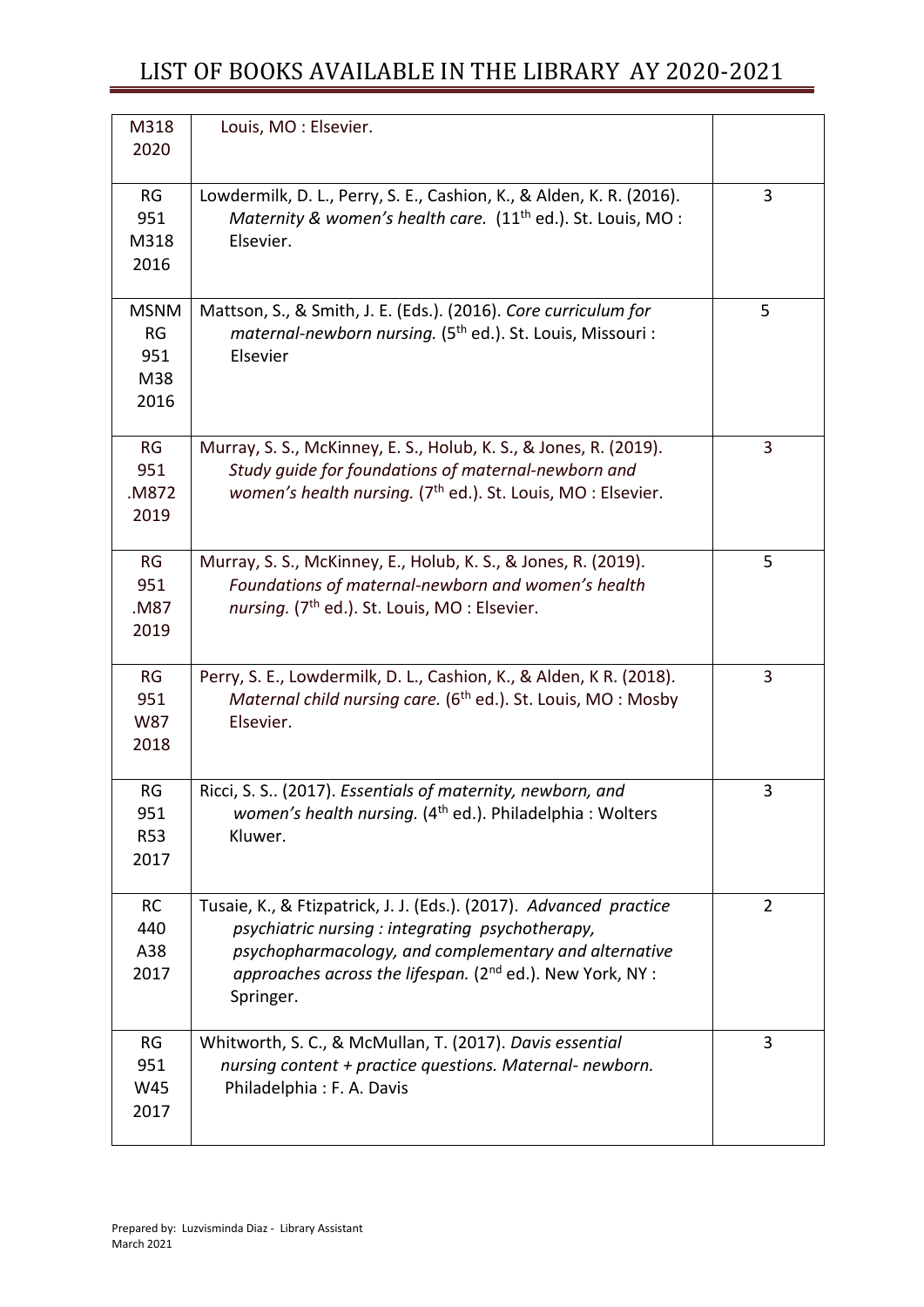| Call       | <b>Books</b>                                                             | Number of      |
|------------|--------------------------------------------------------------------------|----------------|
| Number     |                                                                          | Copies         |
|            |                                                                          | Available      |
| <b>RC</b>  | American Nurses Association. (2014). Psychiatric-mental health           | 5              |
| 440        | nursing: scope and standards of practice. (2 <sup>nd</sup> ed.).         |                |
| A44        | Maryland: ANA.                                                           |                |
| 2014       |                                                                          |                |
| <b>RJ</b>  | Bowden, V. & Greenberg, C. (2010). Children and their families :         | 8              |
| 245        | the continuum of care. (2 <sup>nd</sup> ed.). Philadelphia : Lippincott  |                |
| <b>B69</b> | Williams & Wilkins.                                                      |                |
| 2010       |                                                                          |                |
| <b>RB</b>  | D'Arcy, Y. (2014). Compact clinical guide to women's pain                | 5              |
| 127        | management : an evidence-based approach for nurses.                      |                |
| D37        | NY: Springer.                                                            |                |
| 2014       |                                                                          |                |
| <b>RC</b>  | Davidson, M. (2012). Old's maternal-newborn nursing &                    | 5              |
| 951        | women's health: across the lifespan (9th ed.). Boston:                   |                |
| 043m       | Pearson.                                                                 |                |
| 2012       |                                                                          |                |
| RG         | Durham, R. F., & Chapman, L. (2014). Maternal-newborn                    | 5              |
| 951        | nursing : The critical components of nursing care. (2 <sup>nd</sup> ed.) |                |
| D87        | Philadelphia: F. A. Davis                                                |                |
| 2014       |                                                                          |                |
| RG         | Foster, I., & Lasser, J. (2011). Professional ethics in midwifery        | 5              |
| 950        | practice. Sudburry, Mass. : Jones & Bartlett.                            |                |
| F64        |                                                                          |                |
| 2011       |                                                                          |                |
| <b>RG</b>  | Freda, M.C. (2002). Perinatal patient education. Lippincott              | 6              |
| 973        | Williams and Wilkins.                                                    |                |
| F74        |                                                                          |                |
| 2002       |                                                                          |                |
| RJ         | Glasper, A., Coad, J., & Richardson, J. (2015). Children and young       | $\overline{2}$ |
| 245        | people's nursing at a glance. Chichester, West Sussex.                   |                |
| C45        |                                                                          |                |
| 2015       |                                                                          |                |
| <b>RG</b>  | Johnson, J. Y., Boyd-Davis, E., & Taylor, P. C. (2014). Study guide      | 5              |
| 951        | for maternal child health nursing : care of the childbearing             |                |

#### OTHER REFERENCES COPYRIGHT 2015 AND BELOW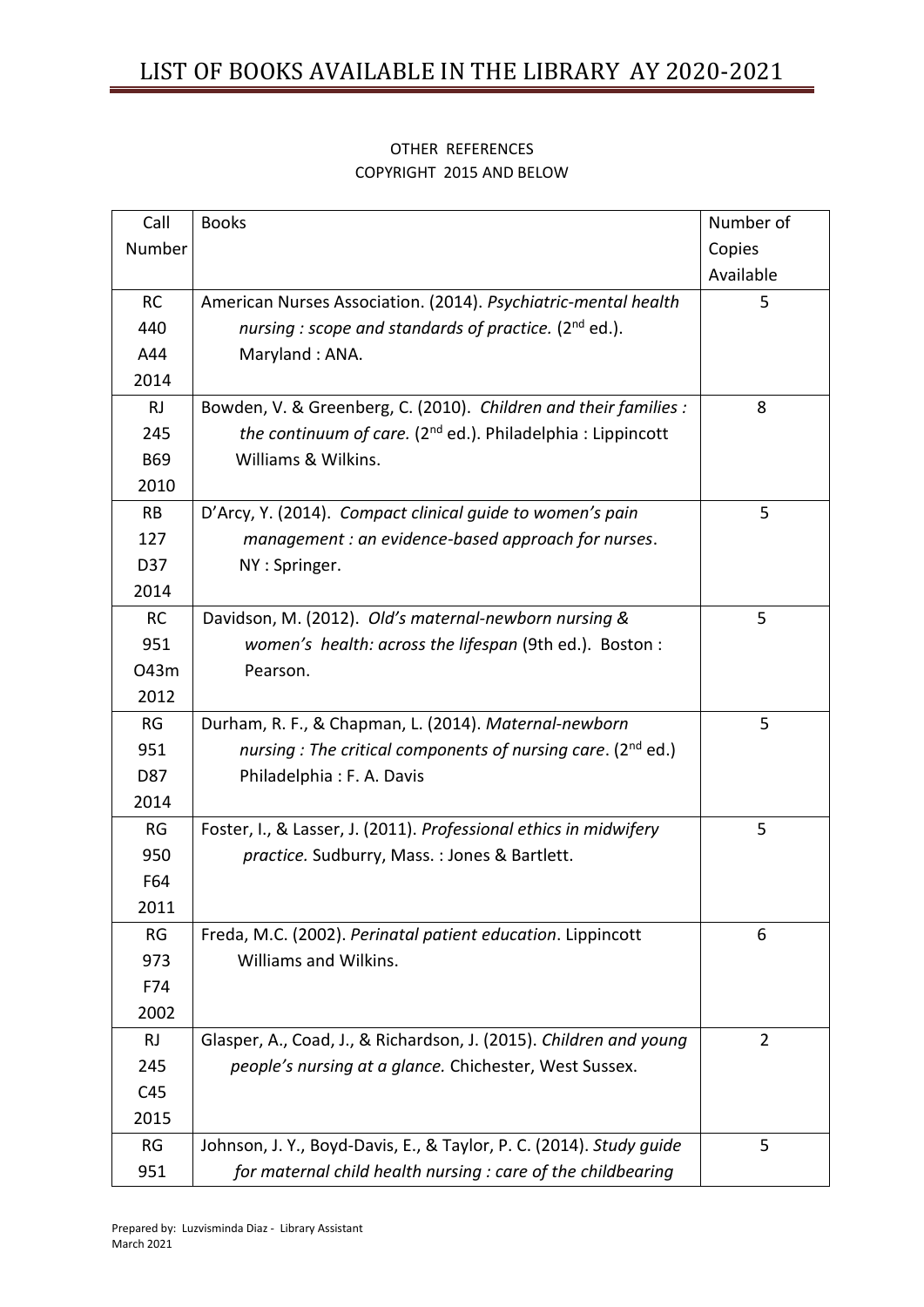| J64        | and childbearing family. (7 <sup>th</sup> ed.). Philadelphia: Wolters    |    |
|------------|--------------------------------------------------------------------------|----|
| 2014       | kluwer/Lippincott Williams & Wilkins.                                    |    |
| RG         | King, T. L., & Brucker, M. C. (Eds.). (2011). Pharmacology for           | 5  |
| 131        | women's health. Burlington, MA : Jones & Bartlett                        |    |
| P43        | Learning.                                                                |    |
| 2011       |                                                                          |    |
| RG         | Leifer, G. (2005). Maternity nursing: an introductory text.              | 5  |
| 951        | (9 <sup>th</sup> ed.). St. Louis, Mo.: Elsevier/Saunders.                |    |
| <b>B87</b> |                                                                          |    |
| 2005       |                                                                          |    |
| RG         | Ladewig, P. (2012). Clinical handbook for old's maternal-                | 5  |
| 951        | newborn nursing & women's health across the lifespan                     |    |
| O43        | (9th ed.). Boston: Pearson.                                              |    |
| 2012       |                                                                          |    |
| RG         | Lowdermilk, D. L., Perry, S. E., Cashion, K., & Alden, K. R. (Eds.).     | 5  |
| 951        | (2012). Maternity & Women's health care (10th ed.). MO:                  |    |
| M318       | Elsevier/Mosby                                                           |    |
| 2012       |                                                                          |    |
| RG         | Lowdermilk, D.L. (Ed.). (2004). Maternity and women's                    | 4  |
| 951        | <i>healthcare</i> (8 <sup>th</sup> ed.). St. Louis, Mo.: Mosby Elsevier. |    |
| M318       |                                                                          |    |
| 2004       |                                                                          |    |
| RG         | McKinney, E. (2005). Study guide to accompany Maternal-Child             | 5  |
| 951        | Nursing (2 <sup>nd</sup> ed.). St. Louis, Mo.: Saunders.                 |    |
| M38        |                                                                          |    |
| 2005       |                                                                          |    |
| <b>RJ</b>  | Mohrbacher, N., & Stock, J. (2003). The breastfeeding book.              | 3  |
| 216        | (3rd rev. ed.). Schaumburg, Ill. : La Leche League                       |    |
| M5695      | International.                                                           |    |
| 2003       |                                                                          |    |
| RG         | Murray, S. S., & McKinney, E. S. (2014). Foundations of maternal-        | 25 |
| 951        | newborn and women's health nursing (6th ed.). St. Louis,                 |    |
| M87        | Missouri: Elsevier.                                                      |    |
| 2014       |                                                                          |    |
|            | Required as per Course Specification AY2018-2019                         |    |
| <b>RG</b>  | Murray, S. S. (2010). Study guide for foundations of                     | 30 |
| 951        | maternal-newborn and women's health nursing (5th ed.).                   |    |
| M87s       | Missouri: Saunders/Elsevier                                              |    |
| 2010       |                                                                          |    |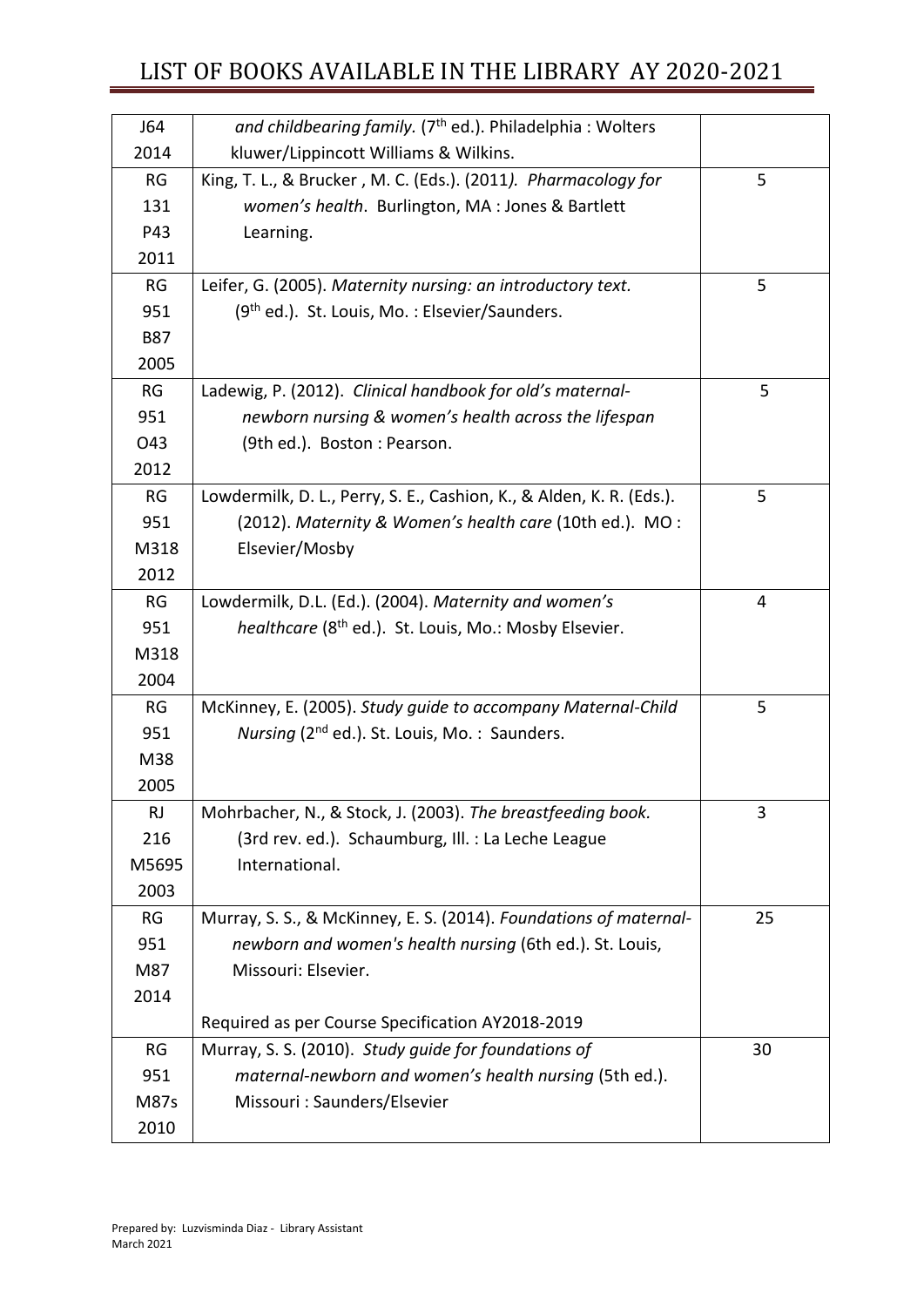| <b>RG</b>  | Murray, S. S. (2010). Foundations of maternal-newborn and                    | 25             |
|------------|------------------------------------------------------------------------------|----------------|
| 951        | women's health nursing (5th ed.). Missouri :                                 |                |
| M87s       | Saunders/Elsevier                                                            |                |
| 2010       |                                                                              |                |
| RG         | Murray, S., & McKinney, E. (2006). Foundation of maternal-                   | 25             |
| 951        | Newborn Nursing (4th ed.). Saunders.                                         |                |
| M87        |                                                                              |                |
| 2006       |                                                                              |                |
| <b>RG</b>  | Nolte, A. (Ed.). (1998). A textbook for midwives. Hatfield,                  | $\overline{2}$ |
| 950        | Pretoria: J.L. van Schaik Publishers.                                        |                |
| T49        |                                                                              |                |
| 1998       |                                                                              |                |
| <b>RC</b>  | Perry, S. E., Hockenberry, M. J., Lowdermilk, D. L., & Wilson, D.            | 5              |
| 951        | (2010). Maternal child nursing care (4th ed.). Missouri:                     |                |
| W87        | Mosby/Elsevier.                                                              |                |
| 2010       |                                                                              |                |
| RG         | Pillitteri, A. (2014). Maternal & child health nursing : care of the         | 5              |
| 951        | childbearing & childrearing family. (7 <sup>th</sup> ed.). Philadelphia :    |                |
| P55        | Wolters Kluwer/ Lippincott Williams & Wilkins.                               |                |
| 2014       |                                                                              |                |
| Ref        | Richardson, B. (2014). Pediatric success : a Q&A review applying             | $\mathbf 1$    |
| RJ         | critical thinking to test taking. (2 <sup>nd</sup> ed.). Philadelphia: F. A. |                |
| 58         | Davis                                                                        |                |
| <b>R53</b> |                                                                              |                |
| 2014       |                                                                              |                |
| <b>RJ</b>  | Sawyer, S. S. (2012). Pediatric physical examination & health                | $\overline{2}$ |
| 50         | assessment. Sudbury, MA : Jones & Bartlett Learning.                         |                |
| <b>S29</b> |                                                                              |                |
| 2012       |                                                                              |                |
| RJ         | Scholtz, S. P., Martin, V. A., & Cornelius, F. H. (2015). Pediatric          | $\overline{2}$ |
| 245        | nursing test success : an unfolding case study review. New                   |                |
| S36        | York, NY: Springer.                                                          |                |
| 2015       |                                                                              |                |
| <b>RG</b>  | Speroff, L., & Darney, P. D. (2005). A Clinical quide for                    | 9              |
| 136        | contraception (4th ed.). Philadelphia, PA : Lippincott                       |                |
| S63        | Williams & Wilkins.                                                          |                |
| 2005       |                                                                              |                |
| RJ         | Thurston, C. (2013). Essentials nursing care for children and                | $\overline{2}$ |
| 245        | young people. London : Routledge.                                            |                |
| T48        |                                                                              |                |
| 2013       |                                                                              |                |